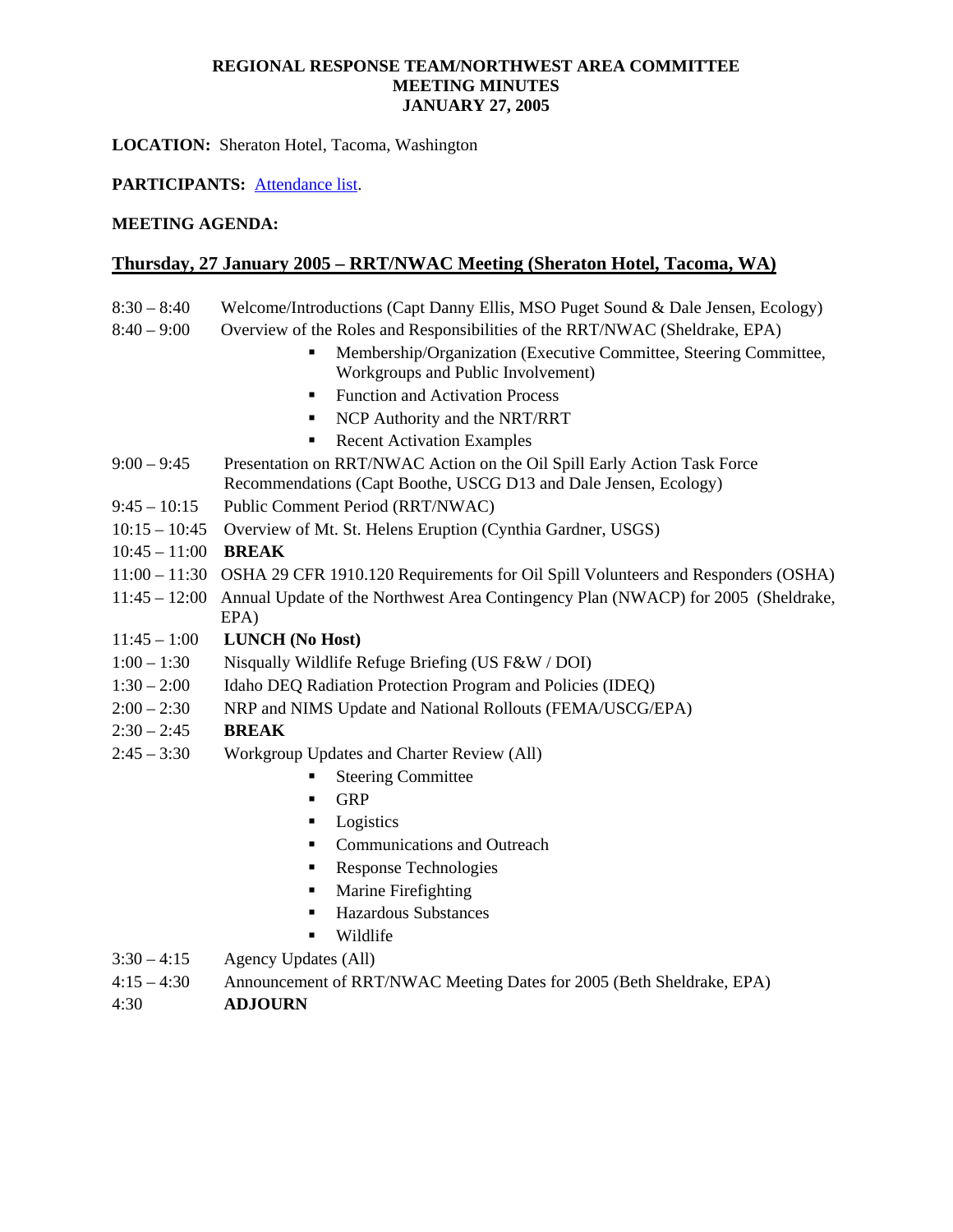### **JANUARY 27, 2005 MINUTES:**

The meeting was called to order at 0847 hours by Dale Jensen (Ecology). The introductory address was given by Mark Dix (MSO Puget Sound). He mentioned that Captain Ellis (MSO Puget Sound) could not attend the meeting as he is scheduled to retire in July. Mark Dix mentioned that Captain Ellis sends his thanks to other agencies and groups for their assistance during the response to and clean-up of the Dalco Passage Oil Spill. Additionally he sent a special thanks to the Tacoma Fire Department for the use of their training center for the command post during the incident. Mark Dix mentioned that he has observed an increased effort amongst response agencies to conduct outreach with the regional stakeholders. He said that he is very interested in improving response times to spills and has focused training and drills on accomplishing that objective. He stated that the USCG and MSO Puget Sound are increasing the number of vessel monitors to improve both security tracking and spill response. Mark Dix concluded by stating that the relief for Captain Ellis will be Captain Stephen Metric who is due to take over in late June. Beth Sheldrake (USEPA) concluded the introductory remarks by announcing some slight modifications to the agenda and asking each of the RRT/NWAC members to introduce themselves.

### **OVERVIEW OF THE ROLES AND RESPONSIBILITIES OF THE RRT/NWAC**

 Beth Sheldrake provided a [presentation](http://portal.ene.com/files/temp/RRT%5FNWAC overview%5FTacoma%2Eppt#333,1,Spill Planning, Preparedness, and Response in the Northwest) that detailed how oil and hazardous material spill planning, preparedness, and response are done in the Pacific Northwest. She provided an overview of the role of the RRT/NWAC, its membership, its legal authority and responsibilities, and its capabilities to support the on-scene coordinators at an incident. She described the link between the state and federal response agencies and the National Response Team (NRT). She outlined the process involved in activating the RRT/NWAC in support of an incident and provided examples of recent activations, including the recent Dalco Passage Oil Spill, the Thermo Fluids fire, the New Carissa grounding, and the Bellingham Pipeline Explosion. She also discussed the use of the [www.rrt10nwac.com](http://www.rrt10nwac.com/) website to manage information, including GRPs and the Northwest Area Contingency Plan (NWACP), and to support the response community and the public. She encouraged everyone to bookmark the site for future reference. She then discussed each of the workgroups and the role of the Steering Committee to manage each of the other workgroups in support of Executive Committee goals and objectives. Following the discussion of each of the workgroups and committees, she fielded several questions from those in attendance, including whether the RRT/NWAC has considered creating a WMD workgroup. To this Beth Sheldrake explained that the Hazardous Materials Workgroup has taken on WMD and that they are incorporating national guidance related to WMD in Chapter 7000 of the 2005 NWACP.

# **RRT/NWAC ACTION ON SPILL EARLY ACTION TASK FORCE RECOMMENDATIONS**

Chip Boothe (USCG) introduced the circumstances surrounding the Dalco Passage Oil Spill, the response to the incident, and the political involvement following the response, which led to the creation of the Oil Spill Early Action Task Force (henceforth referred to as the Task Force). He explained that the charter for the Task Force was to investigate the actions of USCG and Ecology following the notification of the spill and to identify improvements for future oil spill responses. He stated that as the Task Force evolved, there were peripheral areas identified to explore and improve. He mentioned that Rear Admiral Garrett and Governor Gary Locke worked together to convene the Task Force and that he recognized about four or five members of the Task Force in the audience. He said that during the month of work on the Task Force, they acknowledged that the RRT/NWAC is the primary planning/preparedness authority in a situation like the Dalco Passage Oil Spill. He said that the processes used during the response were fundamentally sound, but that there are certainly areas of improvement for future response actions. He stated that the Dalco Passage Oil Spill presented unique and challenging situations during the early hours of the incident without a responsible party.

Chip Boothe explained that as a result of the identified challenges in the Dalco oil spill response, the Task Force developed 11 broad recommendations, each with one or more associated sub-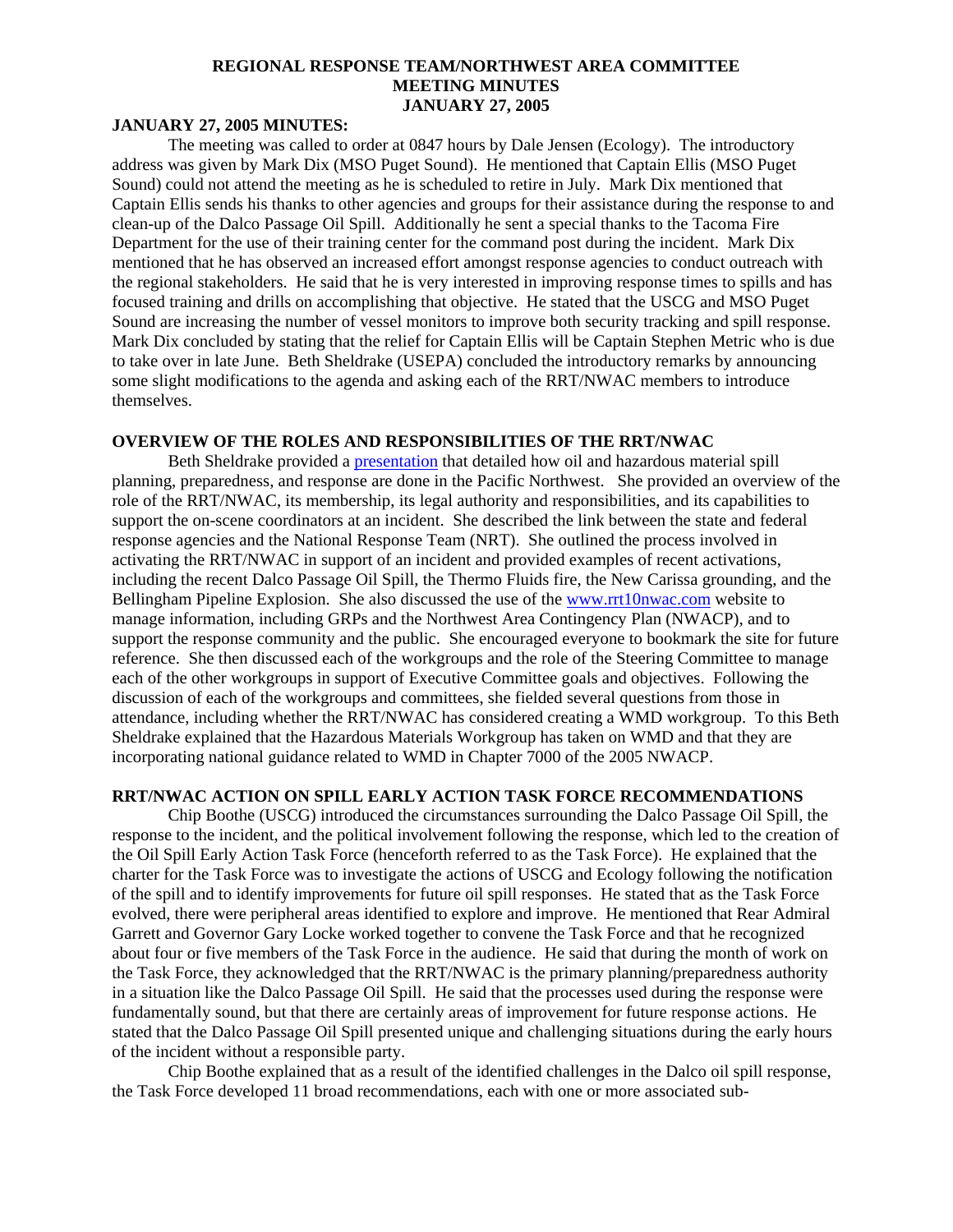recommendations. He explained the composition of the Task Force, which consisted of 12 members, plus representation from Ecology and the USCG, whom did not have voting rights. Further, he explained that many of the task force members had some limited experience with the RRT/NWAC, which required some of the time to be spent on educating the Task Force on the role of the NRT, the RRT, and the NWAC. He stated that of the 11 recommendations, nine were unanimously adopted by the Task Force. On the final two recommendations (10 and 11), the Task Force voted  $9 - 3$  and  $7 - 5$  in favor of implementation, respectively. Recommendation 10 directed an assessment of all regional citizens' advisory council to advise the RRT/NWAC and other spill response organizations to improve early action at spills in the future. Recommendation 11 established the immediate creation of an independent entity to review and provide guidance to state and federal spill response organizations during and after oil spill responses. He explained that neither Task Force Recommendation 10 nor Task Force Recommendation 11 fell within the purview of the RRT for implementation. He also explained that the USCG has no statutory authority to hire extra personnel to oversee the actions of the RRT and that Washington State will not support either of the final two recommendations until further review by the legislature.

Chip Boothe continued by explaining that the nine unanimously adopted recommendations agreed upon by the Task Force have been considered by Ecology and the USCG. He explained some of the actions taken by each agency since the Task Force recommendations were published. He also explained that all of the recommendations have been forwarded to the RRT/NWAC for consideration and implementation. He highlighted the fact that the Executive Committee met and reviewed each of the unanimous recommendations and the associated sub-recommendations for incorporation and assignment to appropriate workgroups and committees. He also explained that those recommendations adopted by the RRT/NWAC will be incorporated into the 2005 Strategic Plan and the NWACP.

Dale Jensen emphasized that the focus of the recommendations is to increase the effectiveness of the response within the first 12 hours following notification. He stated that there are logistical challenges in responding to oil spills within the Pacific Northwest, especially along the Outer Coast and areas of the Puget Sound. He also stated that once the proper notifications were relayed to the USCG and Ecology, the response went very well and that the entire response community came together to effectively manage the incident. Ha also agreed that there is always room for improvement. He said that one of the overarching messages from the Task Force was the need for increased citizen involvement in spill response. He explained that this message has been received at the state level and that the legislature and Ecology are assessing what resources are available to increase citizen involvement. He said that Ecology is currently drafting a report on the Dalco Passage Oil Spill that will be published on February 18, 2005 and provided to the legislature on March 4, 2005 for inclusion in state rulemaking.

Dale Jensen continued by stating that the RRT/NWAC has a challenge ahead of it as it attempts to pull together the recommendations and provide regional leadership for the spill response community in the aftermath of this high-visibility incident. He stated his belief that the RRT/NWAC ought to be provided the opportunity to let the local, state and federal agencies implement the Task Force recommendations before determining how they should be implemented by the RRT/NWAC. He also said that the GRPs should be utilized whenever there is a spill and that lessons-learned during the incident should immediately be incorporated into these types of spill response plans. He mentioned that Ecology is currently focused on incorporating lessons-learned on the central Puget Sound and will be expanding their efforts into other areas soon. He said that Ecology is working with its USCG response partners to improve response times and acquire improved response resources. He also outlined the work that is being done at the state and local level to develop and train volunteer responders, but that this effort has been delayed due to safety concerns and potential liabilities. He mentioned that the legislative process is ongoing and that concerns raised by the Task Force have been discussed during work sessions in December and January. He emphasized that citizen involvement is improving and that there are several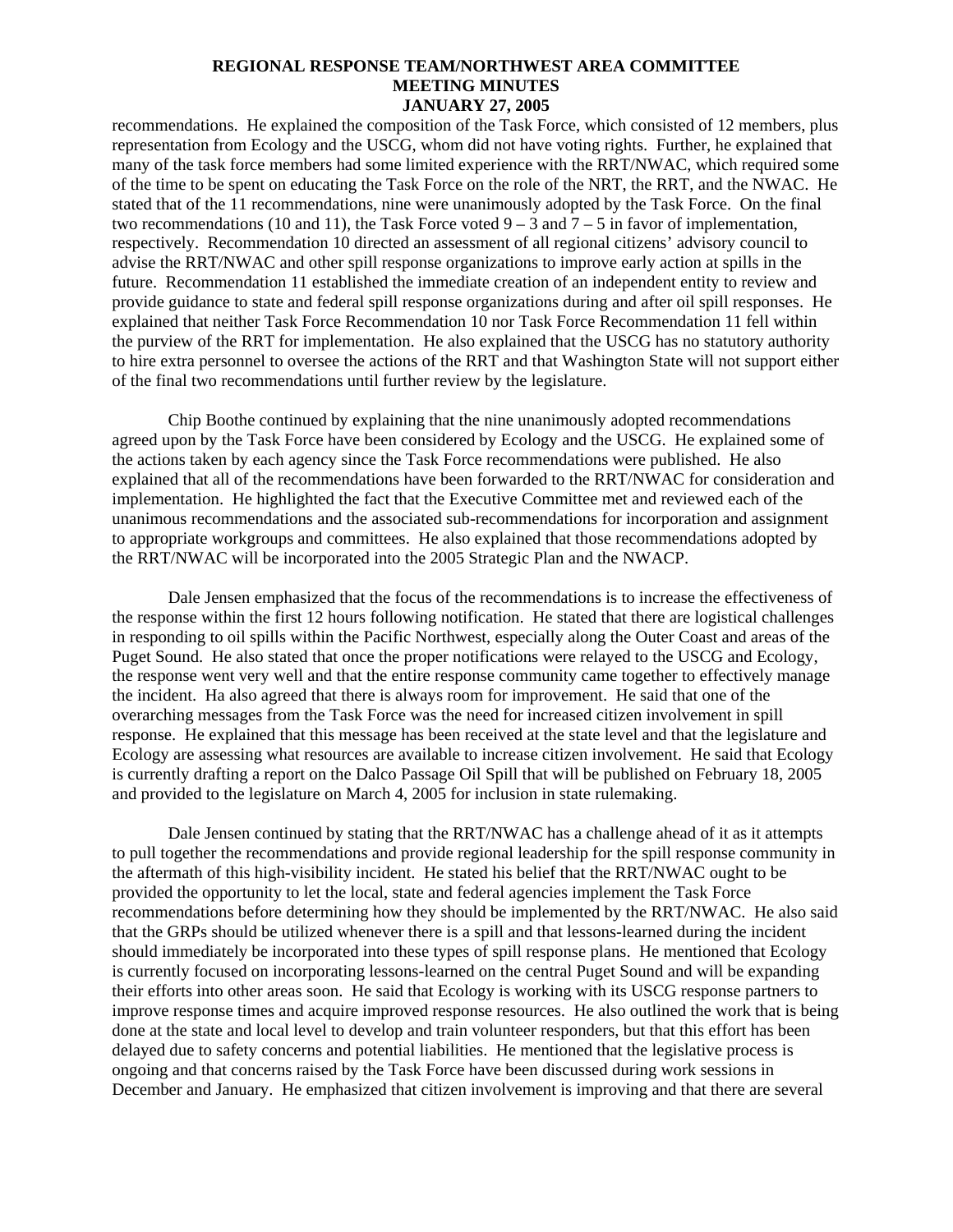non-governmental organizations (NGOs) leading the effort, but that response agencies need to work with the NGOs to determine how to effectively incorporate volunteers into the response structure at a spill.

Chip Boothe introduced Beth Sheldrake and explained the work that she and the Steering Committee had done to quickly incorporate the recommendations of the Task Force into the strategic direction for the RRT/NWAC. She presented a quick overview of the process that the RRT/NWAC uses to allocate resources and provide relevant leadership to the response community well into the future. She explained outlined the RRT/NWAC Strategic Plan and explained how it is updated every other year by the Steering Committee. She also explained the three different planning horizons that help to prioritize resources and are designed to turn today's conceptual response themes into tomorrow's applicable response tactics. She provided an overview of the current draft which had been revised during this year's update cycle to incorporate and highlight the strategies that correspond with the adopted Task Force recommendations. She also mentioned that the draft of the 2005 Strategic Plan had not yet been approved by the Executive Committee. She said that she expected the plan to be approved by the Executive Committee during the June RRT/NWAC Meeting and uploaded to the website shortly thereafter.

Beth Sheldrake began a detailed overview of the plan by reading the mission statement and explained the five objectives contained in the current draft of the RRT/NWAC Strategic Plan; Planning, Incident Support, Response Technologies, Partnerships, and Preparedness. She explained that each objective has several associated strategies that provided a means of achieving the desired objective. She also explained that each of the identified strategies may also have one or more tactics that may be used to further a strategy. She then explained the key to color-coded strategies in the current draft that identify the initial incorporation of the Task Force strategies. She explained that the red text indicates existing strategies that incorporate recommendations made by the Task Force and that the blue text indicates new language or entirely new strategies that are based on Task Force recommendations. She also explained that the abbreviation 'EATF' refers to the recommendation number from the Task Force. She concluded the briefing with a detailed overview of each of the changes proposed in the draft.

Beth Sheldrake then offered attendees the opportunity to provide feedback on the Task Force recommendations and how they have been adopted by the RRT/NWAC. Fred Felleman of Ocean Advocates, Roger Mowry of the Washington State Maritime Cooperative, Jim English of the Vashon & Maury Island Community Council, Mike Moore of the Task Force, and David Swicke of British Petroleum all made comments or asked questions related to the role of the RRT/NWAC and member agencies in future spills. Chip Booth, Dale Jensen and Mark Dix all provided additional insight into how the RRT/NWAC could've played a bigger role in the Dalco Passage Oil Spill, how the RRT/NWAC is responding to the Task Force recommendations, and how they expect a much more efficient response to spills in the future.

### **OVERVIEW OF MT. ST. HELENS ERUPTION**

Beth Sheldrake introduced Cynthia Gardner (USGS) to provide an overview of the current situation at Mount St. Helens and how it relates to the Incident Command System (ICS). Cynthia Gardner provided a [presentation](http://portal.ene.com/files/temp/Jan%2025%20FEMA%2Eppt) that detailed the USGS response to the increased volcanic activity at Mount St. Helens that began on September 23, 2005. She explained the potential hazards associated with a volcanic eruption and the accompanying ash fall. She also discussed the technological improvements that have been developed since the eruption in 1980 that are helping USGS scientists to gather real-time spatial, geological, and atmospheric data from a safe distance. She concluded her briefing with a discussion of the Unified Command structure that was established and maintained for weeks after the initial flurry of activity at the mountain.

#### **OSHA 29 CFR REQUIREMENTS FOR OIL SPILL VOLUNTEERS AND RESPONDERS**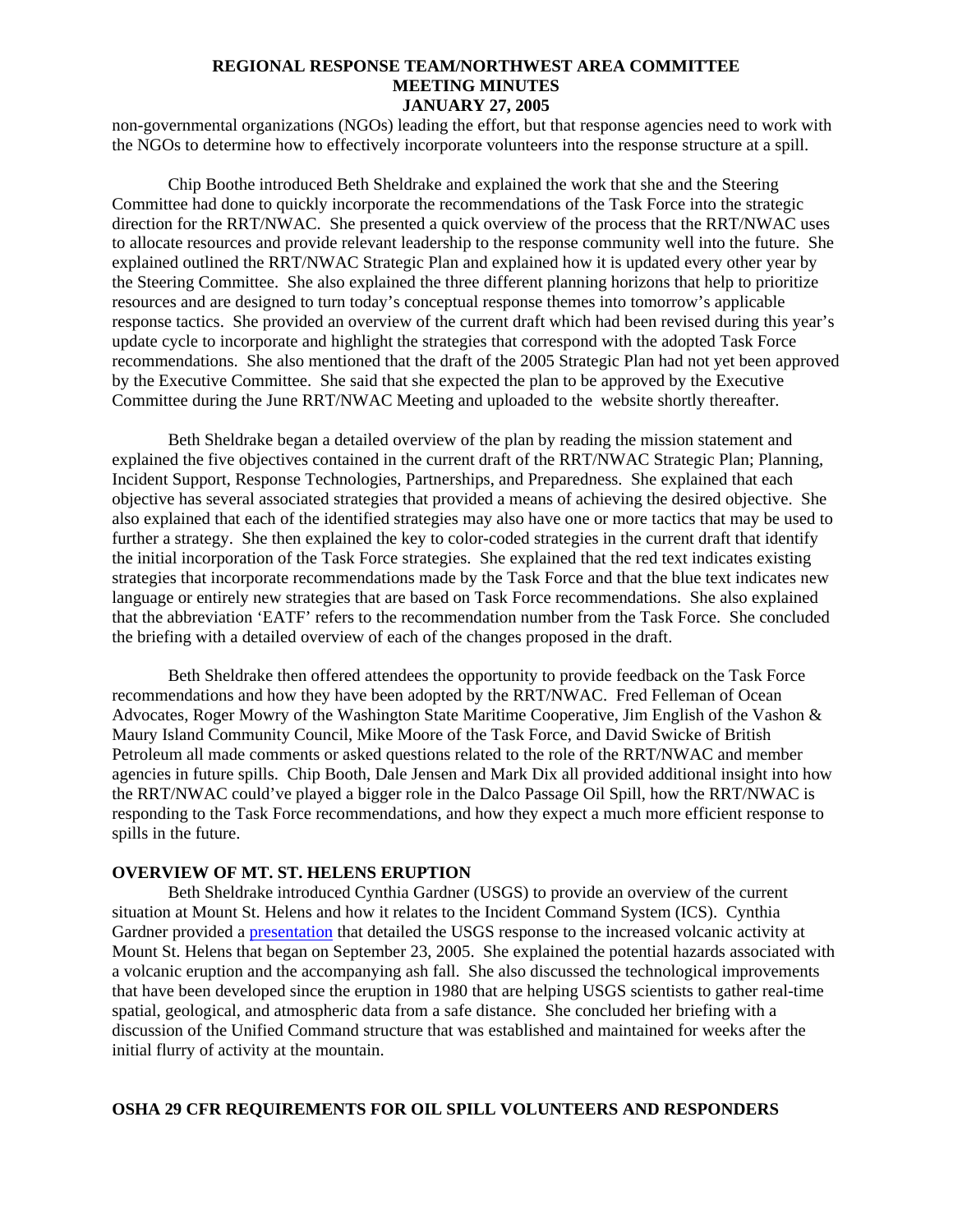Steve Gossman (OSHA) discussed the role of OSHA and specifically how they ensure protection of the health and safety of spill responders. He discussed the history of the agency, their legal authority, and the link between the federal and state regulators. He explained that the states have the authority to create their own health and safety laws which could be more stringent than OSHA, but that they may not be less stringent than the OSHA standards. In some states, the state regulators have jurisdiction over private employees, whereas OSHA has jurisdiction over both federal and state employees. Steve Gossman provided pamphlets describing the role and mission of OSHA to all attendees before discussing the specific requirements for emergency responders as outlined under subsection Q of 29 CFR 1910.120. He explained that there are different requirements for each of the various levels of response. He then tried to specifically address the oil contaminated beach cleanup issue for volunteering citizens. He explained that OSHA has issued a directive that they will only enforce the requirement for 4-hours of training for beach cleanup, while the Washington Department of Labor and Industries requires 8-hours of training for beach cleanup. He said that in either case, during an extended cleanup at an oil spill, OSHA could become an advisor to the site safety officer when requested by the incident commander or the RRT/NWAC. He then discussed the types of worker protection resources and technical services OSHA could provide to protect emergency workers and volunteers.

#### *WORKGROUP UPDATES:*

Before turning the discussion over to each of the workgroup chairs, Beth Sheldrake reviewed the modifications that were made to the workgroups, including the creation of the Communications and Outreach Workgroup from the former Public Affairs Workgroup, the development of a Logistics Workgroup from the disbanded Communications Workgroup, and the newly created Wildlife Workgroup.

#### *STEERING COMMITTEE*

Beth Sheldrake [presented](http://portal.ene.com/files/temp/Steering%20Committee%20Jan%2005%20mtg%2Eppt) a quick overview of the initiatives that are ongoing, including finalizing both the 2005 Strategic Plan and the 2005 NWACP. She also mentioned the improvements that have been made to the website to increase outreach and gather feedback from stakeholders on policies such as the IO/LO Staffing Policy.

### *GEOGRAPHIC RESPONSE PLANNING*

Jack Wylie (ODEQ) [presented](http://portal.ene.com/files/temp/GRP%20Workgroup%20Update%2Eppt) a brief update regarding recently completed projects, including the Middle Columbia and Lower Deschutes GRPs, the initiation of the Clearwater/Lochsa GRP, the improvements made to the Shoreline Database and the inclusion of a GRP template within the 2005 NWACP. He also mentioned the ongoing work on the Biological Opinion, Archaeological Issues, and Economic Resource Protection and the group's goals.

### *LOGISTICS*

Beth Sheldrake also mentioned that the Logistics Workgroup is still working to determine membership and objectives, but that the workgroup chair, Scott Knudson (USCG D13) has been selected and will be developing an action plan and charter soon.

#### *COMMUNICATIONS AND OUTREACH*

Beth Sheldrake and Elin Storey (Ecology) [presented](http://portal.ene.com/files/temp/Comms%20Outreach%20Jan%2005%2Eppt) an overview of the Communications and Outreach Workgroup and explained that it has met several times to develop the charter and action plan. She stated that the EPA Region 10 Public Information Officer, Mark MacIntyre (EPA) has volunteered to chair the workgroup and that they would begin drafting the JIC manual and reviewing key portions of the 2005 NWACP soon.

#### *RESPONSE TECHNOLOGIES*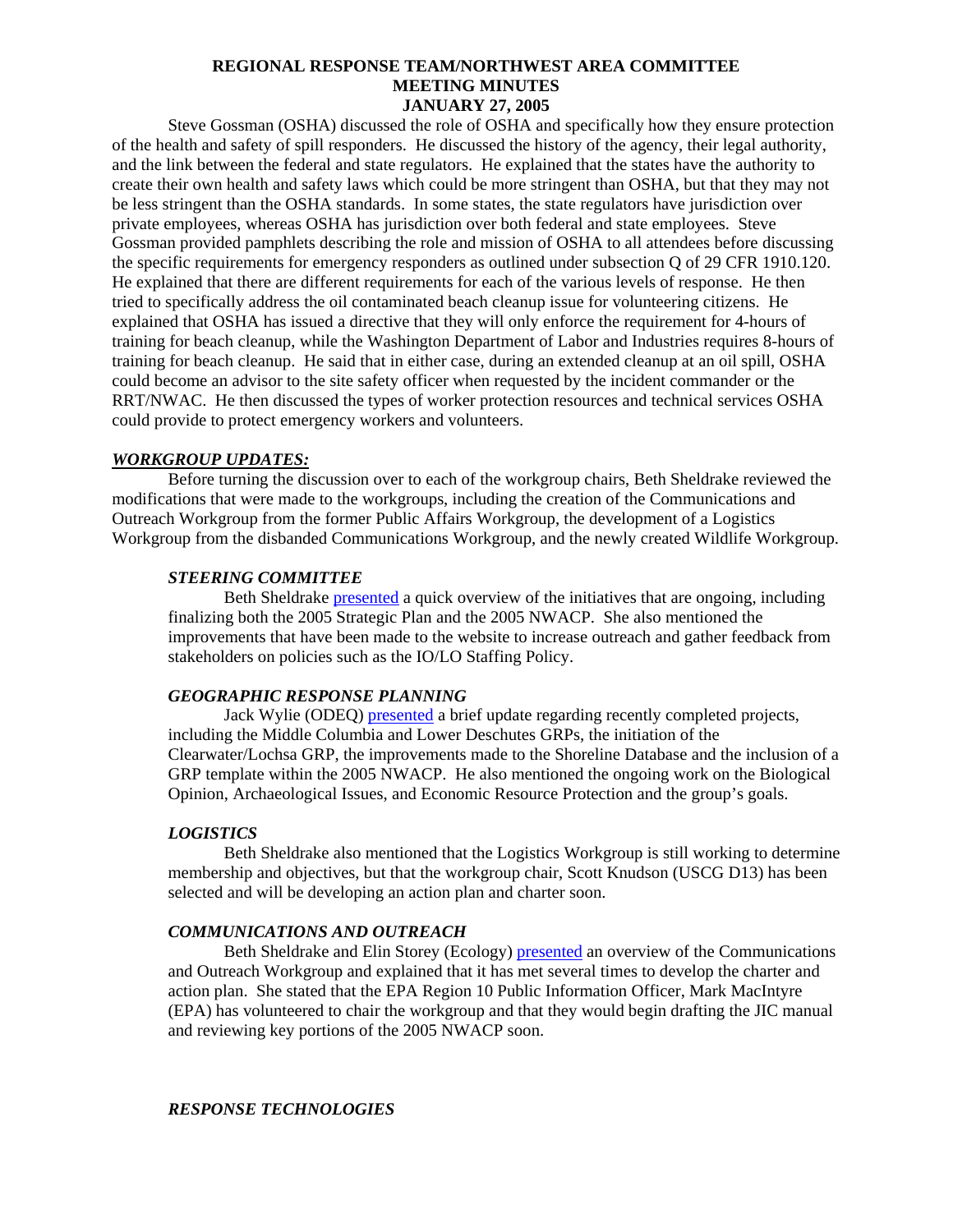Elin Storey and Linda Pilkey-Jarvis (Ecology) have been preoccupied with the Dalco Passage Oil Spill while the ERA has been occurring. Nevertheless, the work continues on the Straits of Juan de Fuca Environmental Risk Assessment (ERA) and the Workgroup is looking at response options for oil spills in these challenging areas. Additionally, they are evaluating these technologies while learn about natural resources that must be protected. They mentioned that this is a very labor intensive process that requires a great deal of feedback from the community. There is an ERA meeting in Port Townsend in March for 3 days to continue the process and this will be a great opportunity for other agencies and citizens to provide feedback. Matt Bernard mentioned that the ERA is a process that draws strength from consensus. He stated that during the meeting they would evaluate several response scenarios, one of which is to do nothing, to be able to offer recommendations to the RRT/NWAC.

#### *MARINE FIREFIGHTING*

Mark Dix mentioned that the Portland Marine Firefighting Workgroup has been disbanded, but that the Puget Sound is going strong. CDR Dix reported on a big grant received by Seattle Fire and that they are working on an ambitious agenda.

#### *HAZARDOUS SUBSTANCES*

Beth Sheldrake [presented](http://portal.ene.com/files/temp/Haz%20Sub%20WG%20Jan%2005%20mtg%2Eppt) the improvements made to Chapter 7000 of the 2005 NWACP. She mentioned that several technical references related to WMD had been included, that the chapter had been revised to reflect recent changes to the NRP and NIMS, and that the contact information for local and regional HAZMAT teams had been updated.

### *WILDLIFE*

Charlie Hebert (USF&W) [presented](http://portal.ene.com/files/temp/WILDLIFE%20WORKGROUP%2Eppt) an update on the rapid developments made by the workgroup to draft a charter and action plan, lay the foundations for creating a RRT/NWAC Wildlife Plan and an associated Wildlife Branch within the response structure, and agree upon ambitious goals for completing much of the work by September. He mentioned the upcoming two-day meeting where members of the workgroup would be finalizing the plan and drafting the required documents.

### **NISQUALLY WILDLIFE REFUGE BRIEFING**

Marion Bailey (USF&W), a wildlife biologist, provided a presentation on the implications of a spill at the Nisqually Wildlife Refuge. She provided an overview of the location of the area and the fact that it is essentially three refuges in one, as it includes Grays Harbor, and the Black River and Nisqaully estuaries. She mentioned that there are several potential spill threats to these refuges. The Nisqually and Black Rivers are threatened by the Puget Sound shipping lanes, Interstate 5, and the adjacent railroad transportation lines. Grays Harbor is threatened by the Pacific Ocean shipping lanes, the harbor shipping channels, and urban spills and runoff from Aberdeen, Hoquiam, Ocean Shores, and Westport. She explained the delicate ecology of an estuary, which is a location where fresh and saline water mix, and represents some of the most biologically productive marine ecosystems in the world. She stated that these areas that can be severely impacted by a spill. She described estuaries as special ecosystems where nutrients are supplied to both fresh and marine environments with each tidal circulation and that these nutrients are held available in salt marsh vegetation and mudflats where the invertebrates and plants in this system grow to provide food for thousands of migratory and resident birds and virtually all fish species. She emphasized the need for protecting estuaries in GRPs and response plans.

#### **IDAHO DEQ RADIATION PROTECTION PROGRAM AND POLICIES**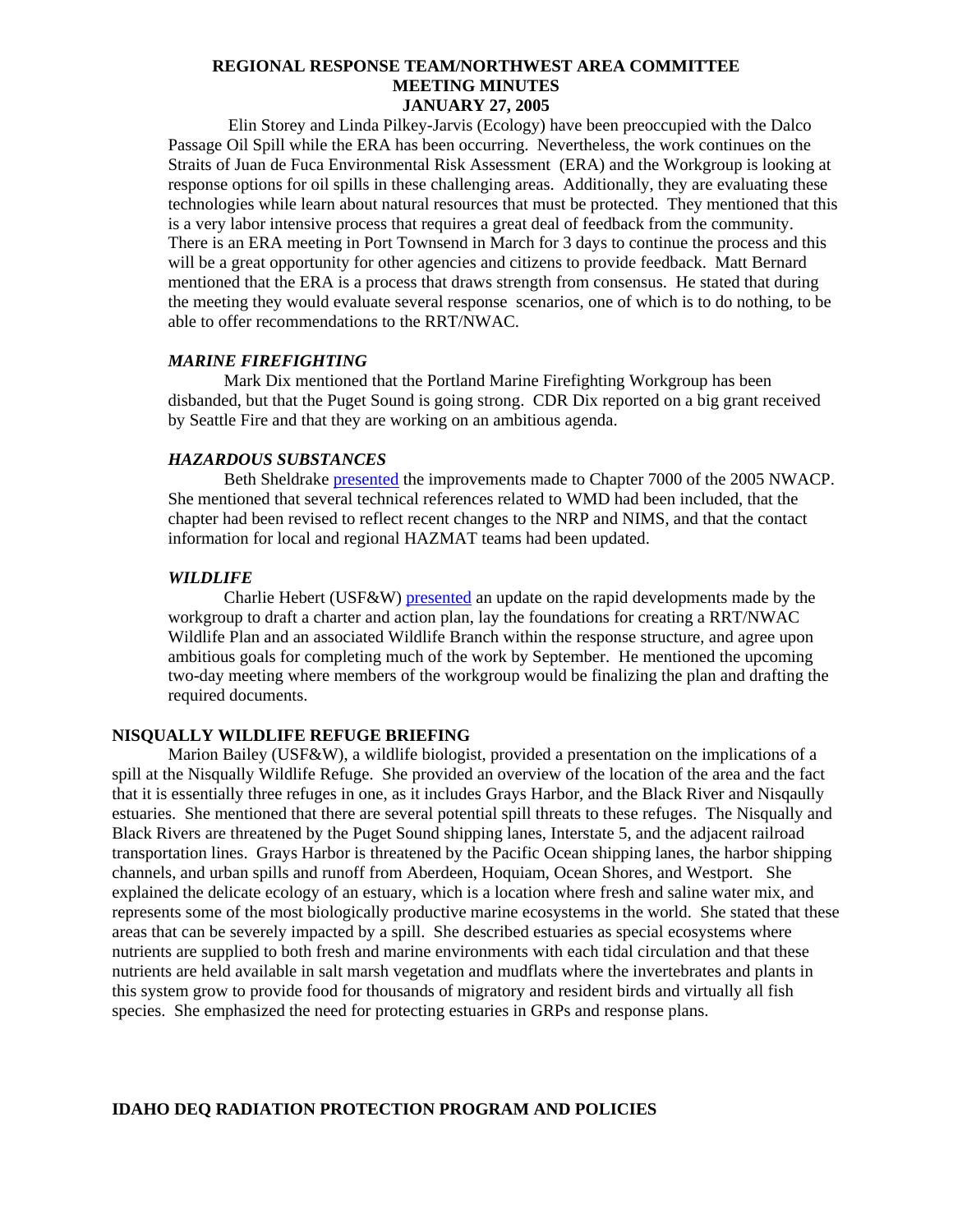Leslie Aller (IDEQ), the manager of the IDEQ Radiation Protection Program, provided a [presentation](http://portal.ene.com/files/temp/Tacoma%20presentation%2EPPT) on the role of IDEQ in radiation monitoring and assessment. She explained the agency's mission to provide the people of Idaho with independently evaluated information about DOE activities at INEEL. She explained her goal to serve as the technical advisor for each of the state program elements; Environmental Surveillance, Risk Assessment, Radiological Emergency Response, and Public Information and Outreach. She mentioned that her biggest concern is the possible radiological contamination of the Snake River Plain Aquifer. She outlined the agency's monitoring and surveillance programs, which included several types of reporting using various media, monitor milk and agricultural products by collecting samples on a weekly basis from various dairies around the lab, and measuring precipitation and airborne contamination through monitoring stations and radiation samplers. She described the state-of-the-art real-time monitoring network that has been deployed throughout the state. She also discussed the wide variety of media that is routinely monitored for radiological contamination, including several types of air filters, all methods of ambient radiation detection, soil samples, milk samples, surface water samples, groundwater samples, and waste water from the site itself. She also described the importance of the public education component and how she has integrated it in with water awareness week, the annual science expos in Idaho Falls and Twin Falls, Earth Day; several county fairs, presentations to civic groups and schools, websites and published monitoring and surveillance reports.

She described the risk assessment work that is done in conjunction with NEPA and CERCLA regulations on current facility operations, which requires facility hazard assessments and rigorous transportation plans. She also discussed the IDEQ role as radiological responders for INEEL during facility accidents. She described the development of plans to provide for off-site jurisdiction, deliver technical guidance and assistance to local agencies, and direct state-level response. Additionally she explained the role of IDEQ in monitoring and managing risks related to the transportation of radiological materials. She outlined the requirements for risk assessments related to every DOE shipments, developing Idaho-specific training for state and local agencies who may handle radiological transportation incidents, and standardizing survey instrumentation throughout the state. She stated that her primary goal for transportation incidents is to provide rapid risk assessment information to the public, first-responders, and state responders.

She then discussed the resources available from IDEQ, including sophisticated radiological detection equipment and personnel with the required technical expertise. She mentioned the Idaho Radiation Control Program, which provides health physics expertise to the state of Idaho and adjacent state emergency radiological response capability, including the IMERRT (ID Modular ER Response Training). She left provided contact information (800-632-8000) for technical expertise, including a 24 hour duty officer with access to several health physicists and a radiological assessment liaison with NRC. She also left her agency websites for more information on the oversight program [www.oversight.state.id.us](http://www.oversight.state.id.us/) and [www.irespp.org](http://www.irespp.org/) the training program.

### **NATIONAL RESPONSE PLAN**

Matt Bernard [presented](http://portal.ene.com/files/temp/NRP%20Brief%20Jan2005%2Eppt) an overview of the new National Response Plan (signed December 15, 2004). He explained that the NRP builds on what works from previous plans, forges new approaches by using the established national capability for incident management, and addresses the complete spectrum of incident management. He explained the origins for the requirement for the NRP in HSPD-5, which required the development of an all-hazards approach to domestic incident management. He discussed the legal authorities of the NRP, including the HSPDs, the Homeland Security Act, and the Stafford Act to provide a comprehensive national response to a full-spectrum of incidents. He explained that it incorporates NIMS and key FRP and INRP concepts. It introduces and defines Incidents of National Significance as a situation when a federal department or agency, responding under its own authorities, requests DHS assistance, or where the resources of state and local authorities are overwhelmed and more than one federal department or agency are involved and the president directs DHS to assume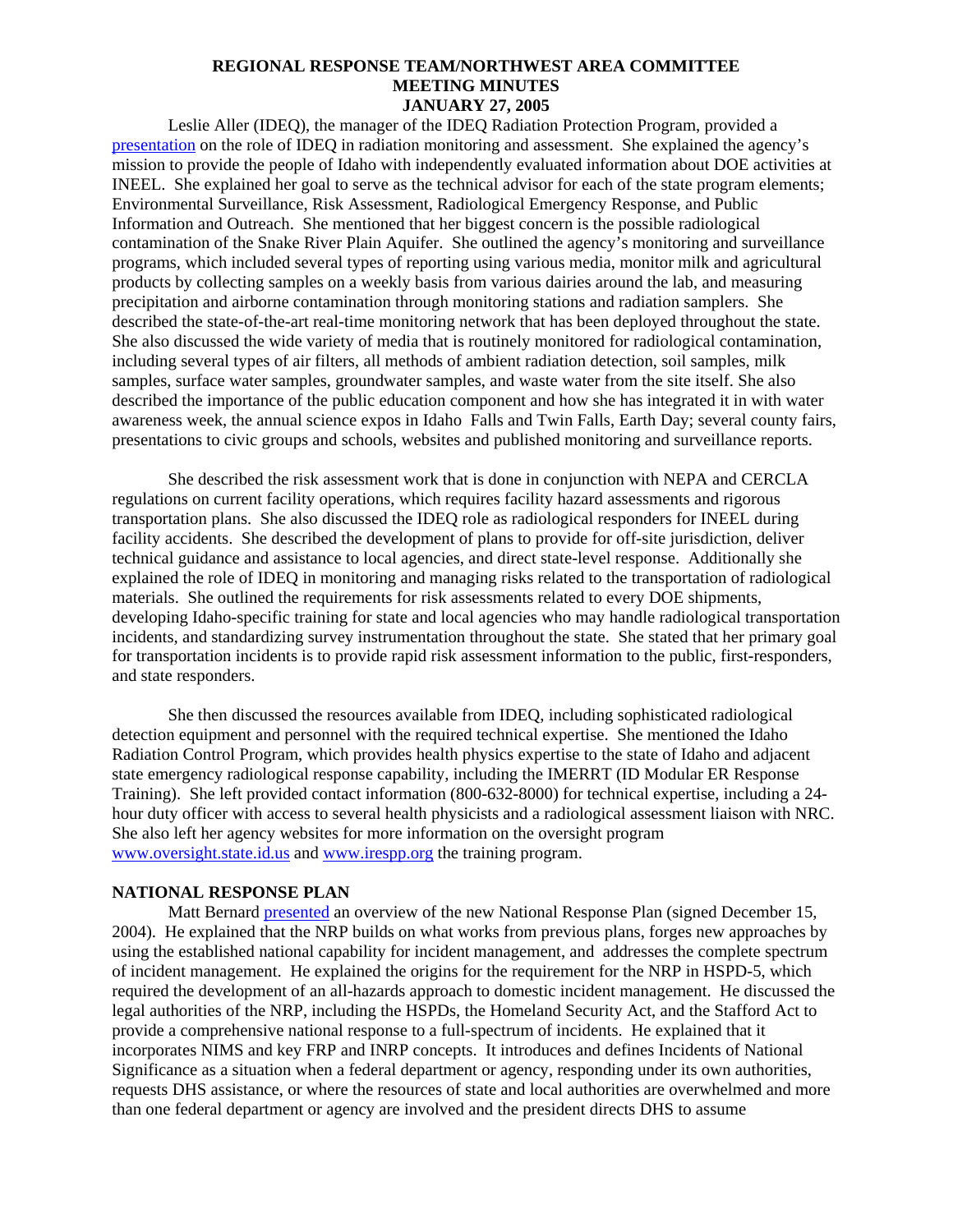responsibility for incident management. He continued with an overview of the NRP Structure and the ESFs, support annexes and incident annexes. He also discussed the new NRP coordination center, the Joint Field Office, and the increased definition of the role of the law enforcement community in incident management. He concluded by explaining that the NRP provides for improved coordination among federal, state, local, and tribal organizations to help save lives during all types of domestic incidents.

### *AGENCY UPDATES:*

### *FOOD AND DRUG ADMINISTRATION*

Miriam Burbach (FDA) had no updates.

### *GENERAL SERVICES ADMINISTRATION*

John Paul (GSA) had no updates.

### *OCCUPATIONAL SAFETY AND HEALTH ADMINISTRATION*

Steve Gossman (OSHA) had no updates beyond those already presented related to spill response volunteers.

### *FEDERAL EMERGENCY MANAGEMENT AGENCY*

Ron Britton (FEMA) discussed the planned National NRP Rollout and mentioned that FEMA would be invite 2-3 people from each ESF to participate in the Seattle Rollout. He also mentioned that FEMA is continuing to work on NIMS and NRP consistency issues, specifically that the Primary Federal Official does not have operational authority at the scene of the incident.

#### *WASHINGTON DEPARTMENT OF ECOLOGY AND WA EMERGENCY MANAGEMENT*

Dale Jensen and Mark Ligman mentioned that Ecology would be hosting a conference related to SARA Title III at the Seattle Westin on April 4-8, 2005. He said that those interested in attending should go to [www.nasttpo.org](http://www.nasstpo.org/) for more information on the conference. He also mentioned that Ecology had been invited to help plan a marine terrorism exercise. He hoped that it would help determine hazardous materials response capabilities in the state and increase grant applications for federal funds. He stated that the Environmental Risk Assessment was continuing on the coast, but that the Contingency Planning Rule had been delayed because of the Dalco Passage Oil Spill.

### *USCG DISTRICT 13*

Mark Dix explained that the USCG D13 was undergoing many organizational and personnel changes, but that most of the changes will have little impact on the RRT/NWAC. However, he mentioned the retirement of Bill Whitson would significantly impact the RRT/NWAC and the fact that there is no replacement identified for him. He also mentioned that the two MSO commanding officers would be leaving this summer and that Captain Jewell would be replaced by Captain Garrity.

#### *MSO PUGET SOUND*

Mark Dix explained that the MSOs were undergoing an organizational change by adopting sectors for each of the Marine Safety Offices and that these changes would be a significant short-term distracter for field units.

#### *MSO PORTLAND*

Sean Schenk (USCG MSO Portland) mentioned the fact that MSO Portland was continuing development of the 2006 NPREP Exercise. He mentioned that Mike Block was